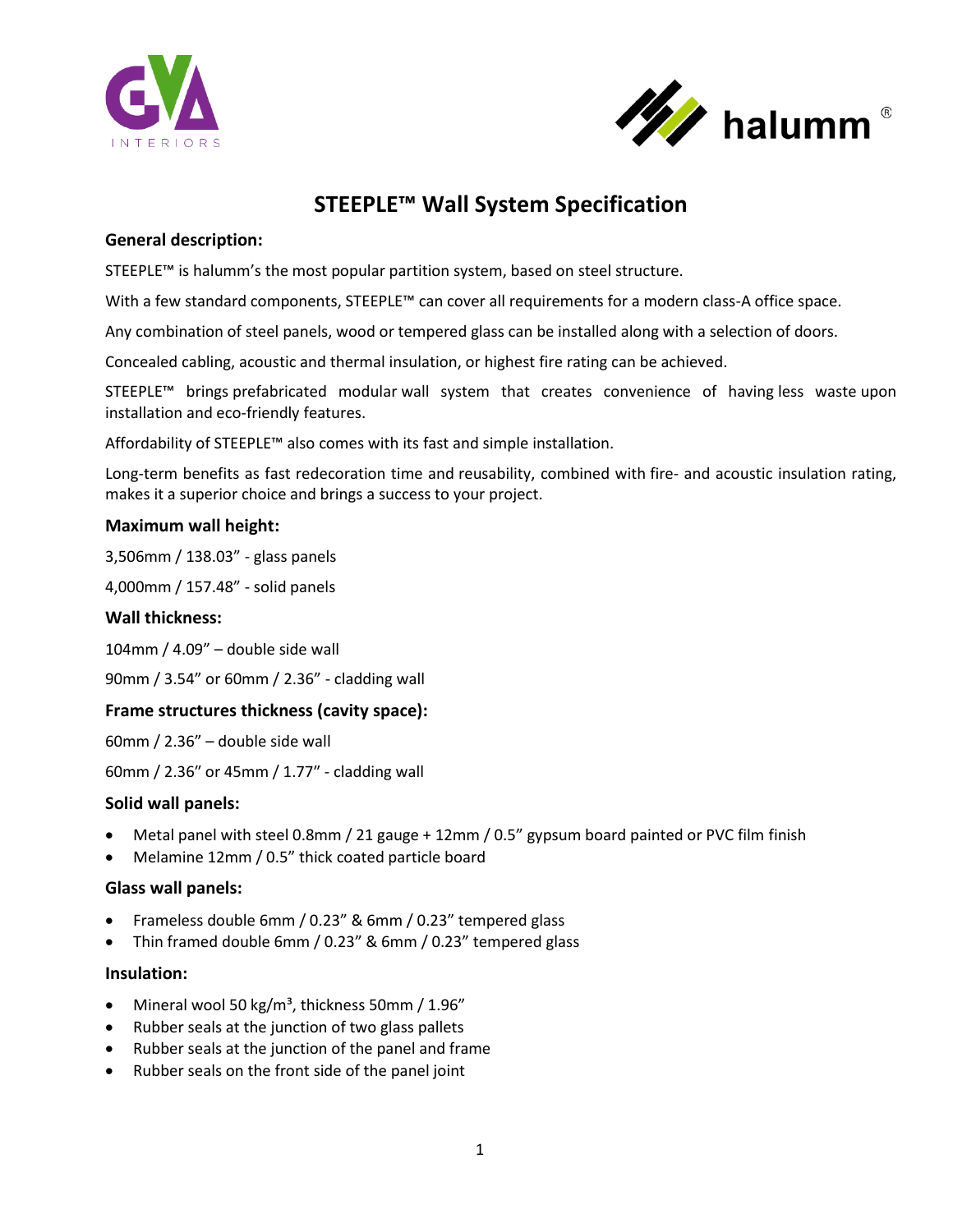



# **Height regulation:**

+/- 10 mm / 0.39"

## **Rating:**

Fire Resistance for Steel panel with insulation up to 120min

Acoustic Insulation 49 dB / 53 dB with insulator

# **Module standard (dimensions in mm):**



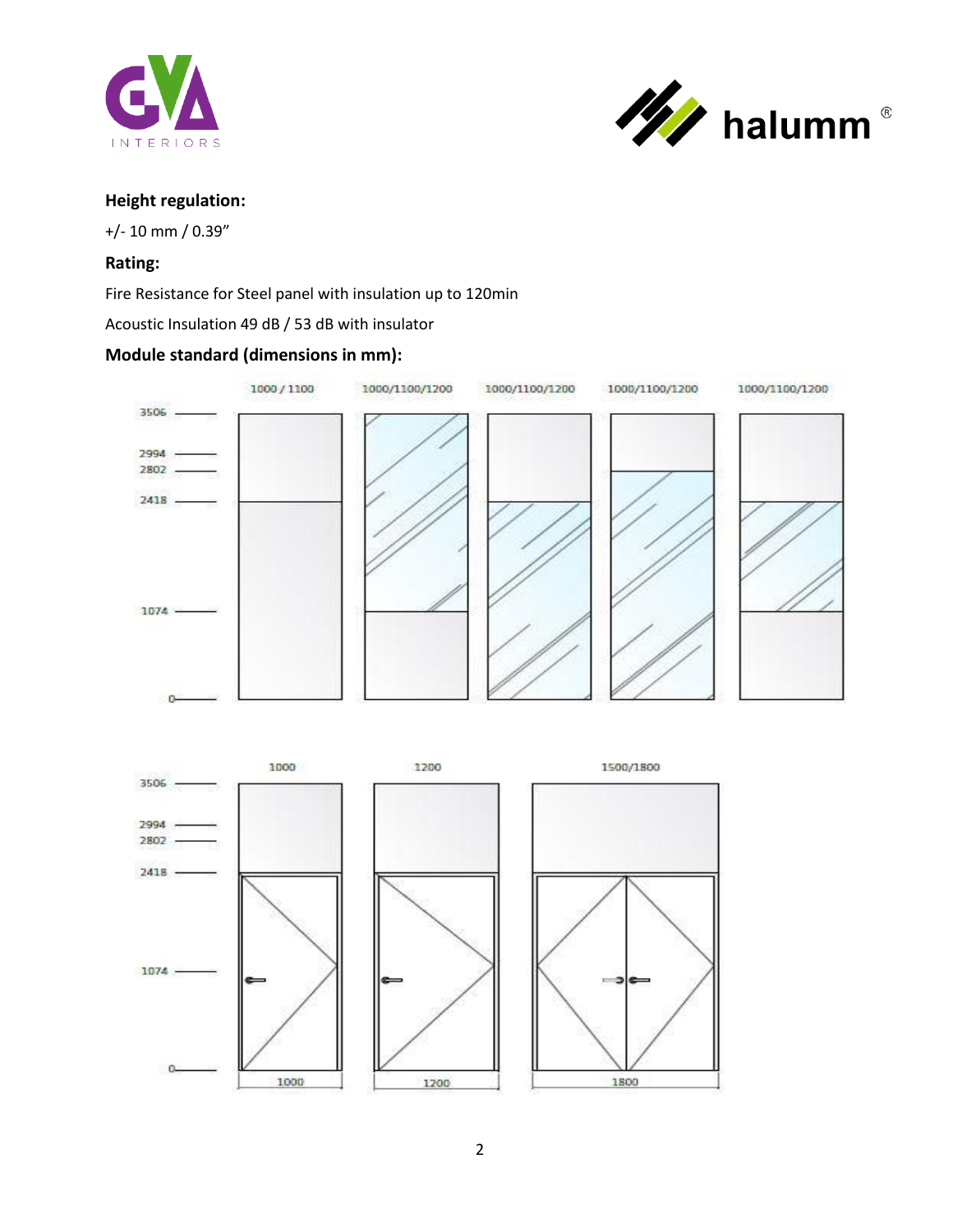



## **Door types which can be used with STEEPLE™ system:**

## **Swing framed single glass door:**

- glass 10 mm thickness •
- frame 59 mm thickness •
- standard door height 2400 mm
- standard door width 900 mm

## **Swing framed double glass door:**

- glass 5 mm + 5 mm thickness
- frame 59 mm thickness
- standard door height 2400 mm
- standard door width 900 mm

## **Swing or sliding single glass frameless door:**

- glass 12 mm thickness tempered
- standard door height 2400 mm
- standard door width 900 mm

## **Swing hollow steel door:**

- door 45 mm thickness
- standard door height 2400 mm
- standard door width 900 mm
- finish: PVC film or painted

## **Swing solid core wood door:**

- door 45 mm thickness •
- standard door height 2400 mm
- standard door width 900 mm
- finish: PVC film or melamine

All type of doors come with door frame, hinges, door handles, lock and doorstop

Dimensions of all types of doors can be changed depending on the project

# **Electrical or data system:**

The steel structure of the STEEPLE™ system allows to pull electric or data cables inside the partition when using solid panels or wall cladding. An option for installation of power outlets, voice/data outlets, light switches, thermostats, etc. is also available.